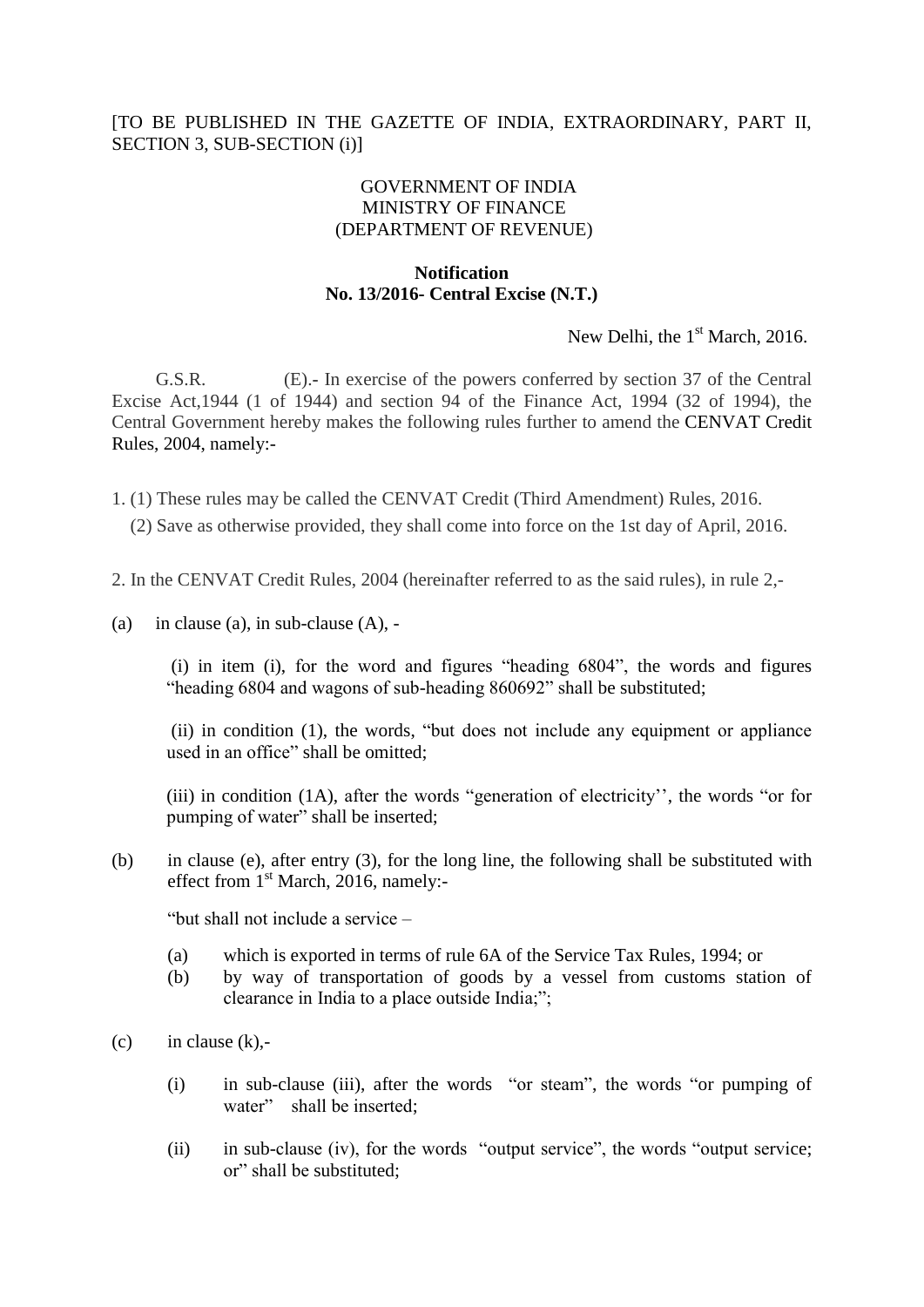- (iii) after sub-clause (iv) as so amended, the following sub-clause shall be inserted, namely:-
	- $\mathcal{L}(v)$  all capital goods which have a value upto ten thousand rupees per piece  $\cdot$  :
- $(iv)$  for item  $(C)$ , the following item shall be substituted, namely:-

―(C) capital goods, except when,-

- (i) used as parts or components in the manufacture of a final product; or
- (ii) the value of such capital goods is upto ten thousand rupees per piece;";
- (d) in clause (m), after the words " producer or provider", the words "or an outsourced manufacturing unit" shall be inserted.
- 3. In rule 3 of the said rules, in sub-rule (4),-
	- (i) in the fifth proviso, for the words and figures "said National Calamity Contingent duty on goods falling under tariff items 8517 12 10 and 8517 12 90 respectively of the First Schedule of the Central Excise Tariff', the words, figures and brackets, "National Calamity Contingent duty leviable under section 136 of the Finance Act,  $2001$  (14 of  $2001$ )" shall be substituted with effect from the  $1<sup>st</sup>$  March, 2016.
	- (ii) after the eighth proviso, the following shall be inserted with effect from the  $1<sup>st</sup>$ March, 2016, namely,-

―Provided also that CENVAT credit shall not be utilised for payment of Infrastructure Cess leviable under sub-clause (1) of clause 159 of the Finance Bill, 2016:".

- 4. In rule 4 of the said rules,-
	- (a) in sub-rule (2), in clause (a), for the Explanation, the following shall be substituted with effect from  $1<sup>st</sup>$  day of March, 2016, namely:-

―*Explanation*. – For the removal of doubts, it is hereby clarified that-

- (i) an assessee engaged in the manufacture of articles of jewellery, other than articles of silver jewellery but inclusive of articles of silver jewellery studded with diamond, ruby, emerald or sapphire, falling under chapter heading 7113 of the First Schedule of the Excise Tariff Act, shall be eligible, if his aggregate value of clearances of all excisable goods for home consumption in the preceding financial year, computed in the manner specified in the said notification, did not exceed rupees twelve crore;
- (ii) an assessee, other than (a) above, shall be eligible, if his aggregate value of clearances of all excisable goods for home consumption in the preceding financial year, computed in the manner specified in the said notification, did not exceed rupees four hundred lakhs.".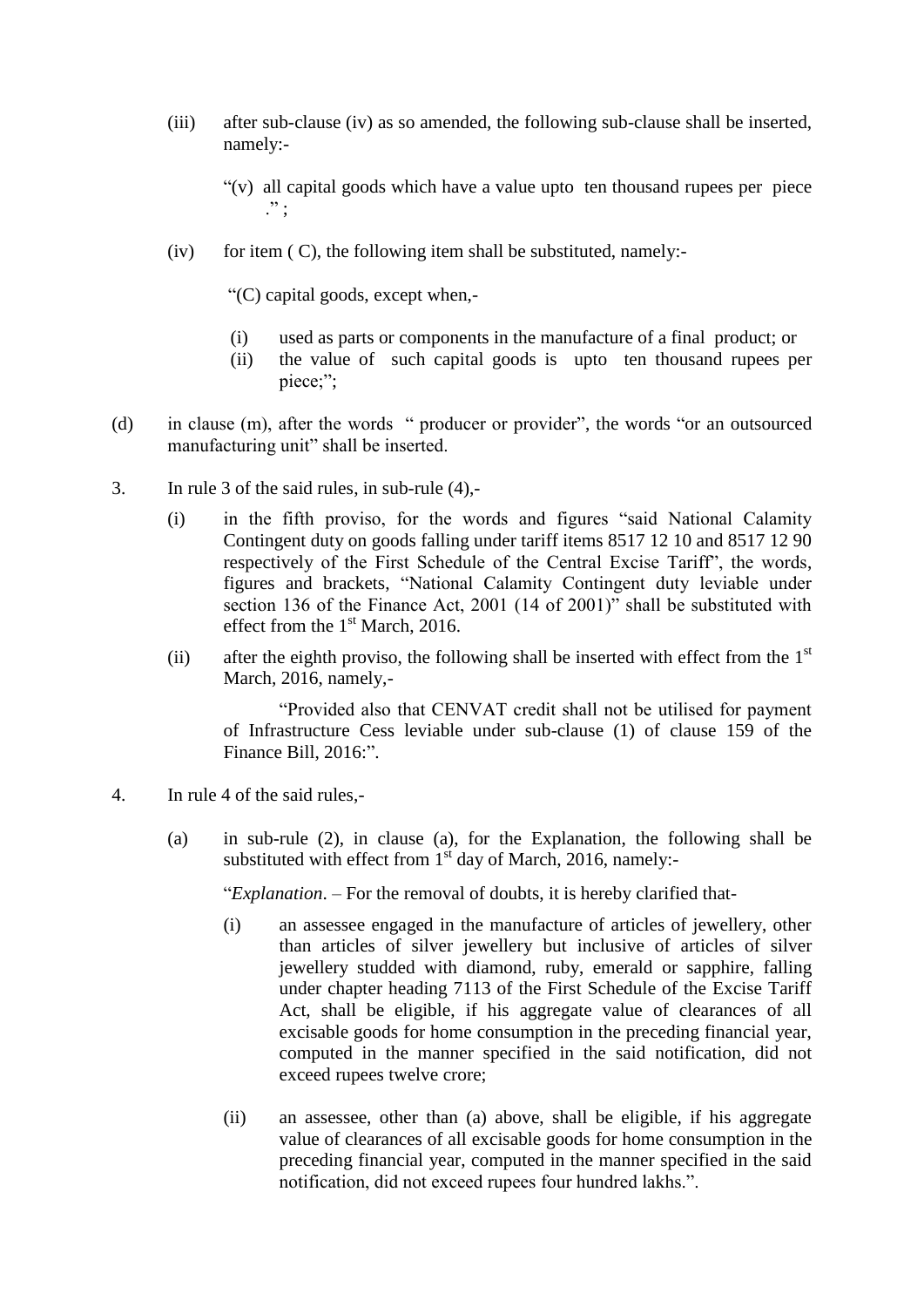- (b) in sub-rule (5), for clause (b), the following clause shall be substituted, namely:-
	- ―(b) The CENVAT credit shall also be allowed to a manufacturer of final products in respect of jigs, fixtures, moulds and dies or tools falling under Chapter 82 of the First Schedule to the Excise Tariff Act, sent by such manufacturer to, -
		- (i) another manufacturer for the production of goods; or
		- (ii) a job worker for the production of goods on his behalf, according to his specifications:

Provided that such credit shall also be allowed where jigs, fixtures, moulds and dies or tools falling under Chapter 82 of the First Schedule to the Excise Tariff Act, are sent by the manufacturer of final products to the premises of another manufacturer or job worker without bringing these to his own premises.";

- (c) in sub-rule (6), for the words "valid for a financial year", the words "valid for three financial years" shall be substituted.
- (d) in sub-rule (7), after the fifth proviso, the following provisos shall be inserted namely,-

―Provided also that CENVAT Credit of Service Tax paid on the charges paid or payable for the service provided by way of assignment, by the Government or any other person, of the right to use any natural resource, shall be spread over such period of time as the period for which the right to use has been assigned. CENVAT Credit in the financial year in which the right to use is acquired and in the subsequent years during which such right is retained by the manufacturer of goods or provider of output service as the case may be, shall be taken of an amount determined as per the following formula:

Amount of CENVAT Credit that shall be taken in a financial year = Service Tax paid on the charges payable for the assignment of the right to use / No. of Years for which the rights have been assigned

Provided also that where the manufacturer of goods or provider of output service, as the case may be, further assigns such right to use assigned to him by the Government or any other person, in any financial year, to another person against a consideration, such amount of balance CENVAT credit as does not exceed the service tax payable on the consideration charged by him for such further assignment, shall be allowed in the same financial year:

Provided also that CENVAT credit of annual or monthly user charges payable in respect of any service by way of assignment of right to use natural resources shall be allowed in the same financial year in which they are paid.";

- 5. In rule 6 of the said rules,-
	- (a) for sub-rule (1), the following shall be substituted, namely:-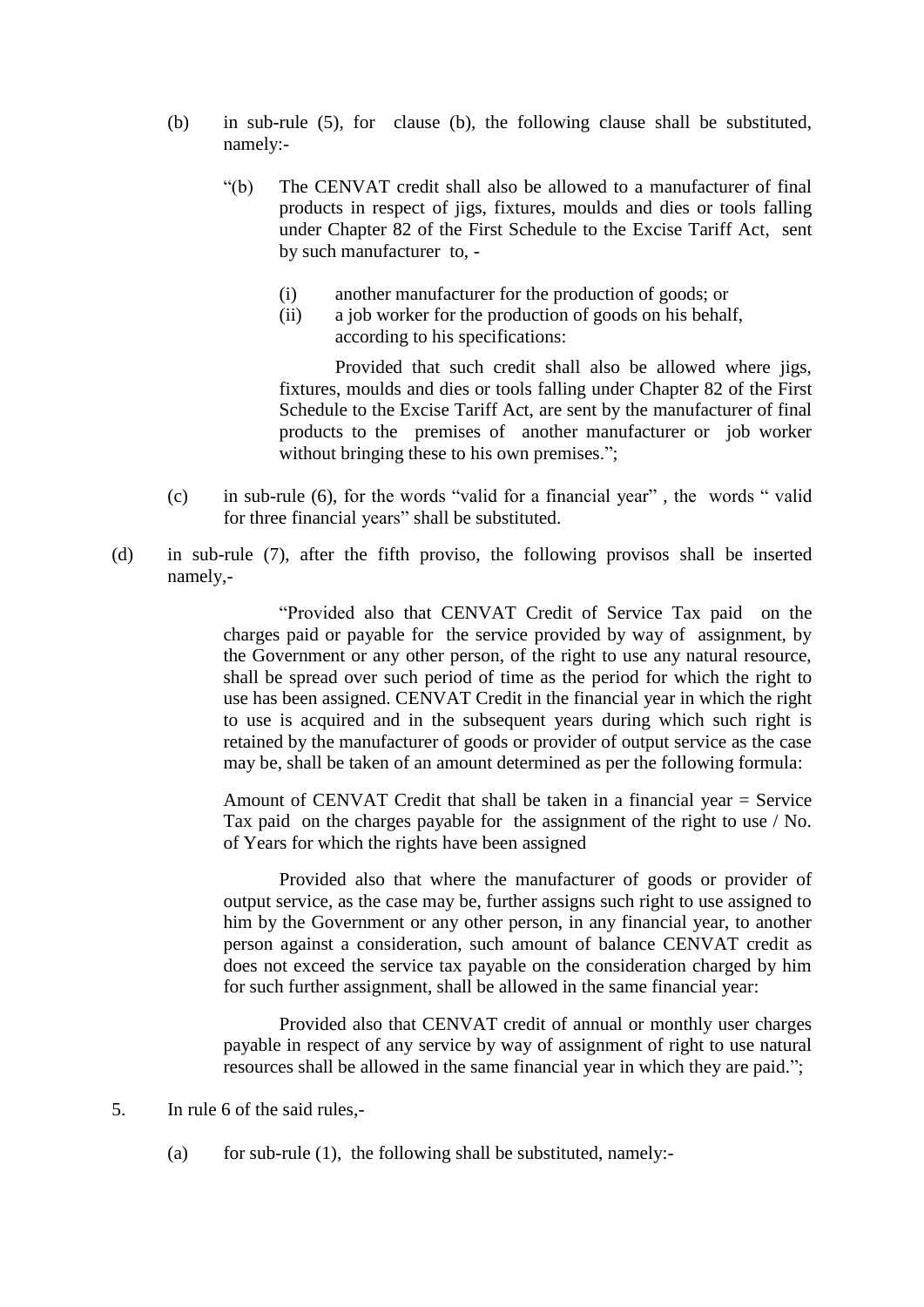―(1) The CENVAT credit shall not be allowed on such quantity of input as is used in or in relation to the manufacture of exempted goods or for provision of exempted services or input service as is used in or in relation to the manufacture of exempted goods and their clearance upto the place of removal or for provision of exempted services and the credit not allowed shall be calculated and paid by the manufacturer or the provider of output service, in terms of the provisions of sub-rule (2) or sub-rule (3), as the case may be :

Provided that the CENVAT credit on inputs shall not be denied to job worker referred to in rule 12AA of the Central Excise Rules, 2002, on the ground that the said inputs are used in the manufacture of goods cleared without payment of duty under the provisions of that rule.

*Explanation 1.*- For the purposes of this rule, exempted goods or final products as defined in clauses (d) and (h) of rule 2 shall include nonexcisable goods cleared for a consideration from the factory.

*Explanation 2.-* Value of non-excisable goods for the purposes of this rule, shall be the invoice value and where such invoice value is not available, such value shall be determined by using reasonable means consistent with the principles of valuation contained in the Excise Act and the rules made there under.

*Explanation* 3. – For the purposes of this rule, exempted services as defined in clause (e) of rule 2 shall include an activity, which is not a 'service' as defined in section 65B(44) of the Finance Act, 1994.

*Explanation* 4. – Value of such an activity as specified above in Explanation 3, shall be the invoice/agreement/contract value and where such value is not available, such value shall be determined by using reasonable means consistent with the principles of valuation contained in the Finance Act, 1994 and the rules made thereunder.";

- (b) for sub-rule  $(2)$ , the following sub-rule shall be substituted, namely:-
	- ―(2) A manufacturer who exclusively manufactures exempted goods for their clearance upto the place of removal or a service provider who exclusively provides exempted services shall pay the whole amount of credit of input and input services and shall, in effect, not be eligible for credit of any inputs and input services.";
- (c) for sub-rule (3), the following sub-rule shall be substituted, namely:-
	- ―(3) (a) A manufacturer who manufactures two classes of goods, namely :-
		- (i) non-exempted goods removed;
		- (ii) exempted goods removed;
		- or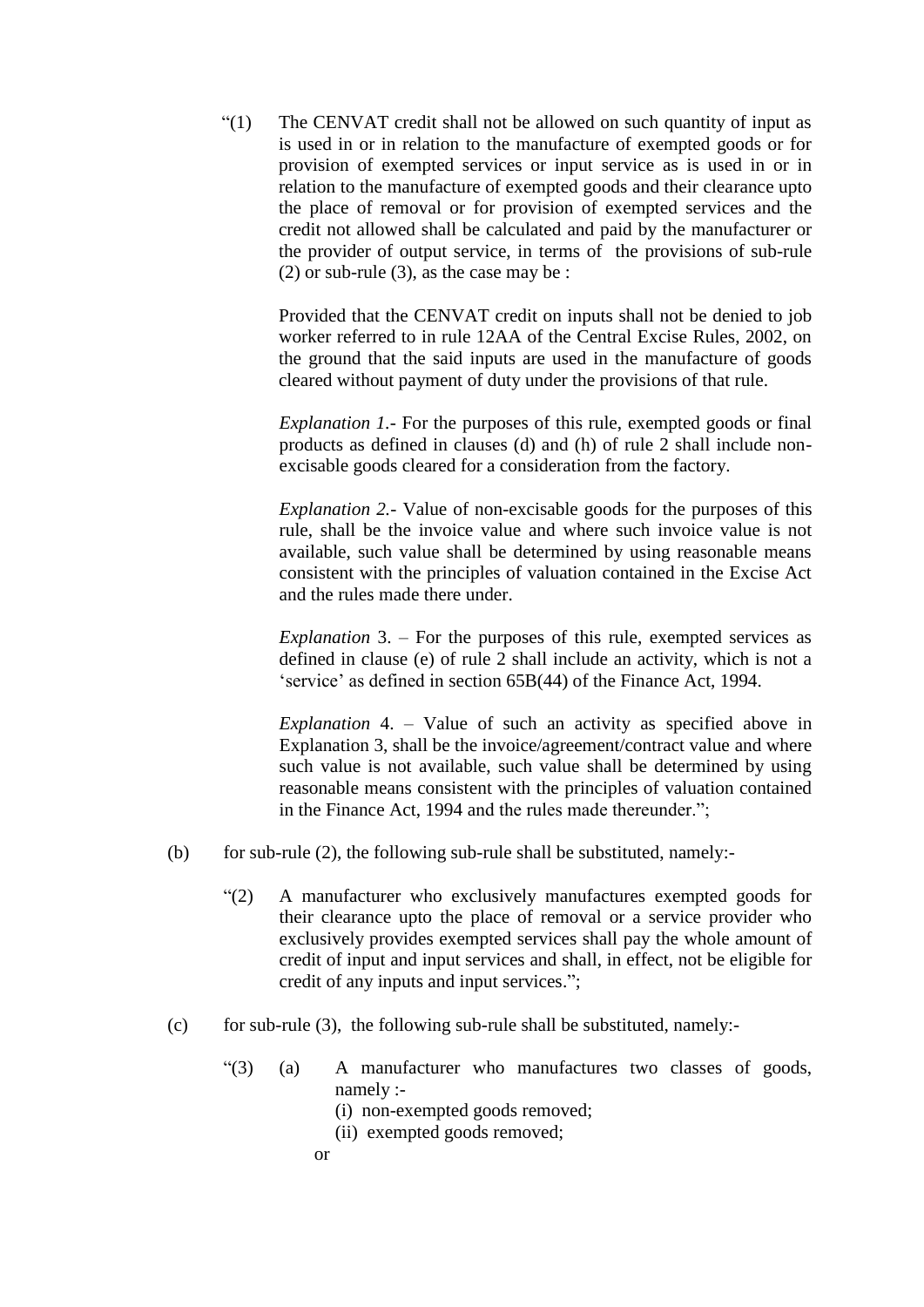- (b) a provider of output service who provides two classes of services, namely:-
	- (i) non-exempted services;
	- (ii) exempted services,

shall follow any one of the following options applicable to him, namely :-

- (i) pay an amount equal to six *per cent.* of value of the exempted goods and seven per cent. of value of the exempted services subject to a maximum of the total credit available in the account of the assessee at the end of the period to which the payment relates; or
- (ii) pay an amount as determined under sub-rule (3A):

Provided that if any duty of excise is paid on the exempted goods, the same shall be reduced from the amount payable under clause (i) :

Provided further that if any part of the value of a taxable service has been exempted on the condition that no CENVAT credit of inputs and input services, used for providing such taxable service, shall be taken then the amount specified in clause (i) shall be seven *per cent.* of the value so exempted :

Provided also that in case of transportation of goods or passengers by rail, the amount required to be paid under clause (i) shall be an amount equal to two *per cent.* of value of the exempted services.

*Explanation* 1*.-* If the manufacturer of goods or the provider of output service, avails any of the option under this sub-rule, he shall exercise such option for all exempted goods manufactured by him or, as the case may be, all exempted services provided by him, and such option shall not be withdrawn during the remaining part of the financial year.

*Explanation* 2*.-* No CENVAT credit shall be taken on the duty or tax paid on any goods and services that are not inputs or input services.

*Explanation* 3*.-* For the purposes of this sub-rule and sub-rule(3A),-

- (a) "non-exempted goods removed" means the final products excluding exempted goods manufactured and cleared upto the place of removal;
- (b) "exempted goods removed" means the exempted goods manufactured and cleared upto the place of removal;
- (c) "non-exempted services" means the output services excluding exempted services.";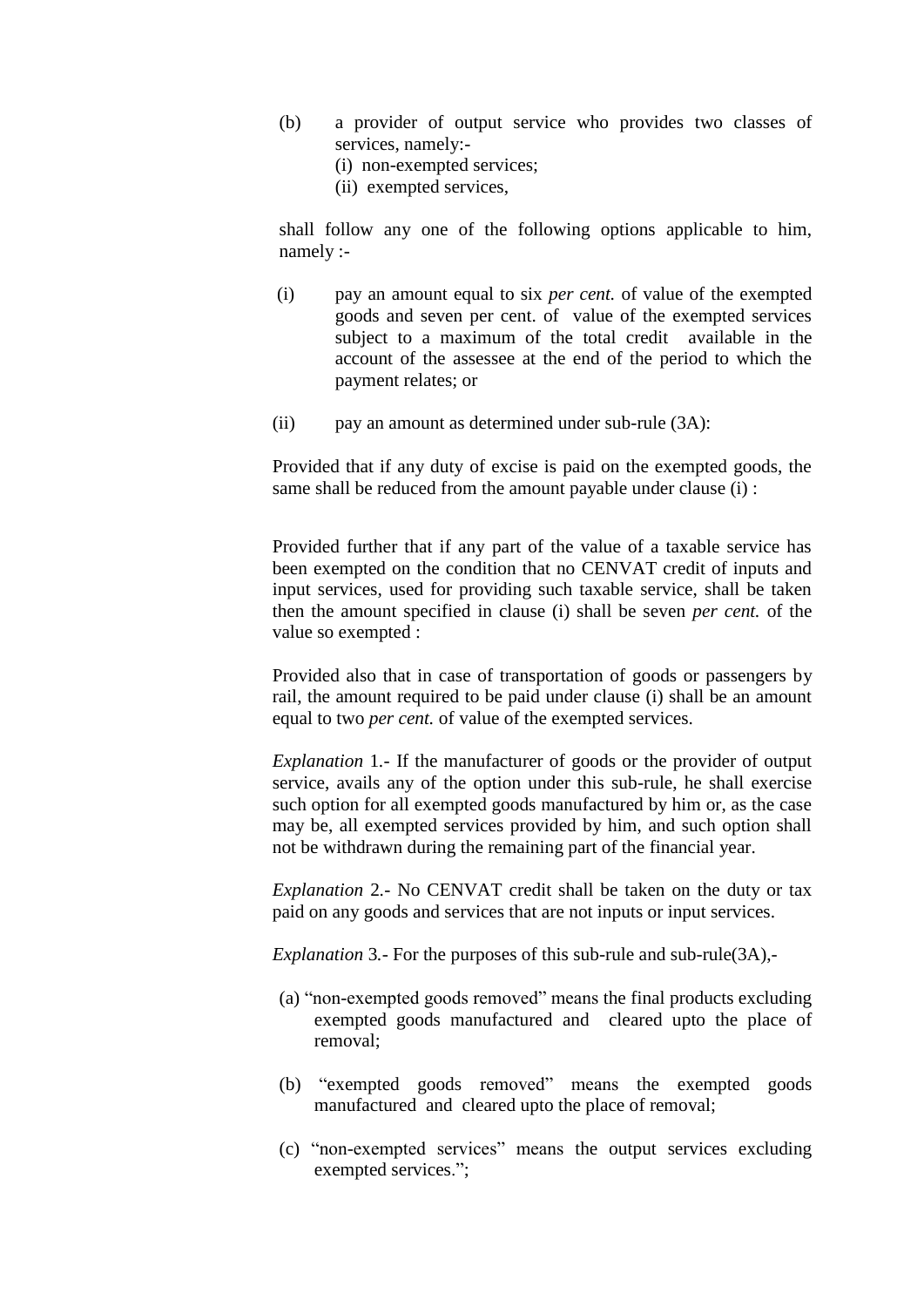- (d) for sub-rule (3A), the following sub-rule shall be substituted, namely :-
	- ―(3A) For determination of amount required to be paid under clause (ii) of sub-rule (3), the manufacturer of goods or the provider of output service shall follow the following procedure and conditions, namely :-
		- (a) the manufacturer of goods or the provider of output service shall intimate in writing to the Superintendent of Central Excise giving the following particulars, namely :-
			- (i) name, address and registration number of the manufacturer of goods or provider of output service;
			- (ii) date from which the option under this clause is exercised or proposed to be exercised;
			- (iii) description of inputs and input services used exclusively in or in relation to the manufacture of exempted goods removed or for provision of exempted services and description of such exempted goods removed and such exempted services provided;
			- (iv) description of inputs and input services used exclusively in or in relation to the manufacture of non-exempted goods removed or for the provision of non-exempted services and description of such non-exempted goods removed and non-exempted services provided ;
			- (v) CENVAT credit of inputs and input services lying in balance as on the date of exercising the option under this condition;
		- (b) the manufacturer of final products or the provider of output service shall determine the credit required to be paid, out of this total credit of inputs and input services taken during the month, denoted as T, in the following sequential steps and provisionally pay every month, the amounts determined under sub-clauses (i) and (iv), namely:-
			- (i) the amount of CENVAT credit attributable to inputs and input services used exclusively in or in relation to the manufacture of exempted goods removed or for provision of exempted services shall be called ineligible credit, denoted as A, and shall be paid;
			- (ii) the amount of CENVAT credit attributable to inputs and input services used exclusively in or in relation to the manufacture of non-exempted goods removed or for the provision of non-exempted services shall be called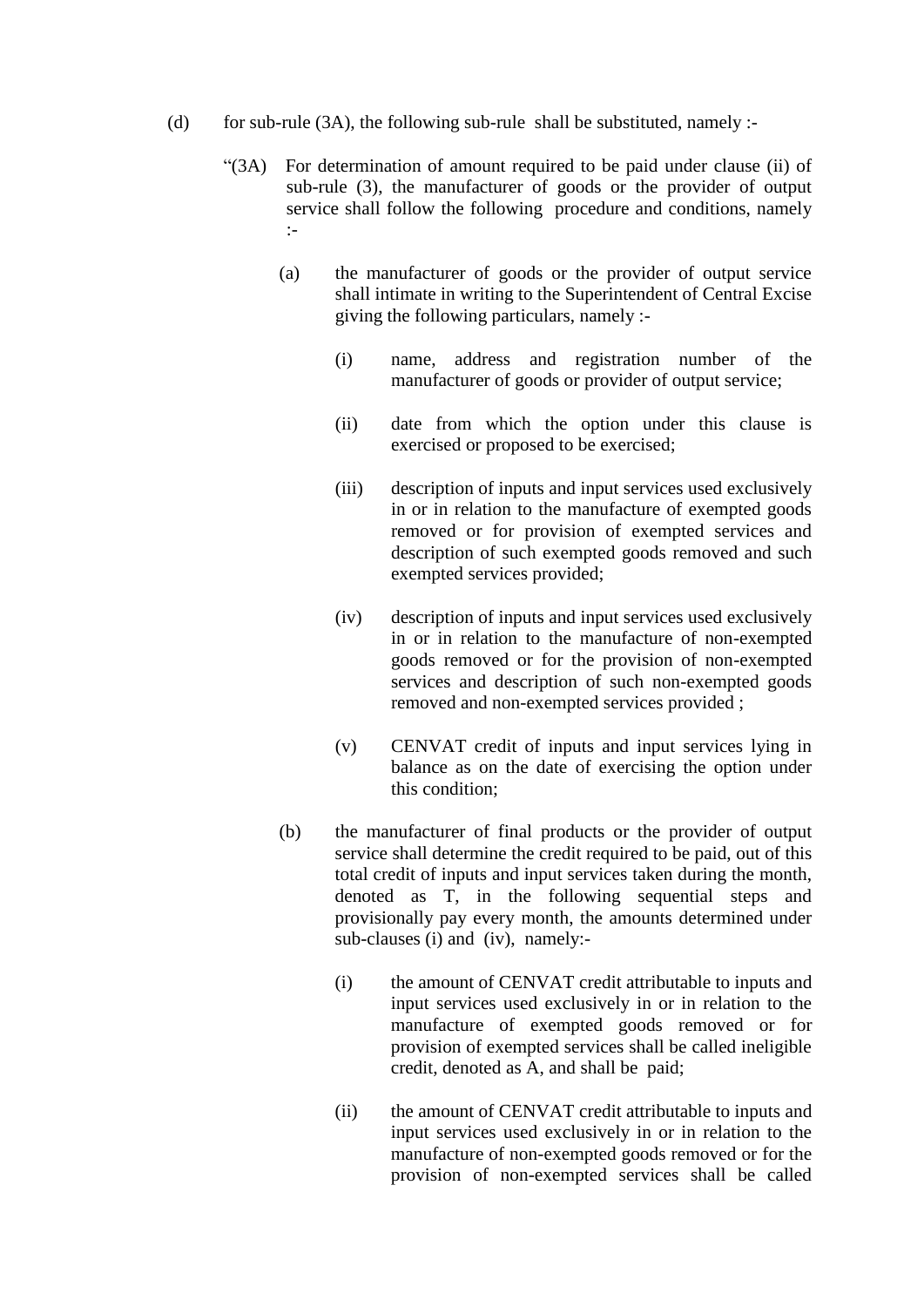eligible credit, denoted as B, and shall not be required to be paid;

(iii) credit left after attribution of credit under sub-clauses (i) and (ii) shall be called common credit, denoted as C and calculated as,-

 $C = T - (A + B);$ 

*Explanation.-* Where the entire credit has been attributed under sub-clauses (i) and (ii), namely ineligible credit or eligible credit, there shall be left no common credit for further attribution.

(iv) the amount of common credit attributable towards exempted goods removed or for provision of exempted services shall be called ineligible common credit, denoted as D and calculated as follows and shall be paid, -

 $D = (E/F) \times C$ ;

where E is the sum total of  $-$ 

- (a) value of exempted services provided; and
- (b) value of exempted goods removed,

during the preceding financial year;

where F is the sum total of-

- (a) value of non-exempted services provided,
- (b) value of exempted services provided,
- (c) value of non-exempted goods removed, and
- (d) value of exempted goods removed,

during the preceding financial year:

Provided that where no final products were manufactured or no output service was provided in the preceding financial year, the CENVAT credit attributable to ineligible common credit shall be deemed to be fifty *per cent*. of the common credit;

(v) remainder of the common credit shall be called eligible common credit and denoted as G, where,-

 $G = C - D$ ;

*Explanation*.- For the removal of doubts, it is hereby declared that out of the total credit T, which is sum total of A, B, D, and G, the manufacturer or the provider of the output service shall be able to attribute provisionally and retain credit of B and G, namely, eligible credit and eligible common credit and shall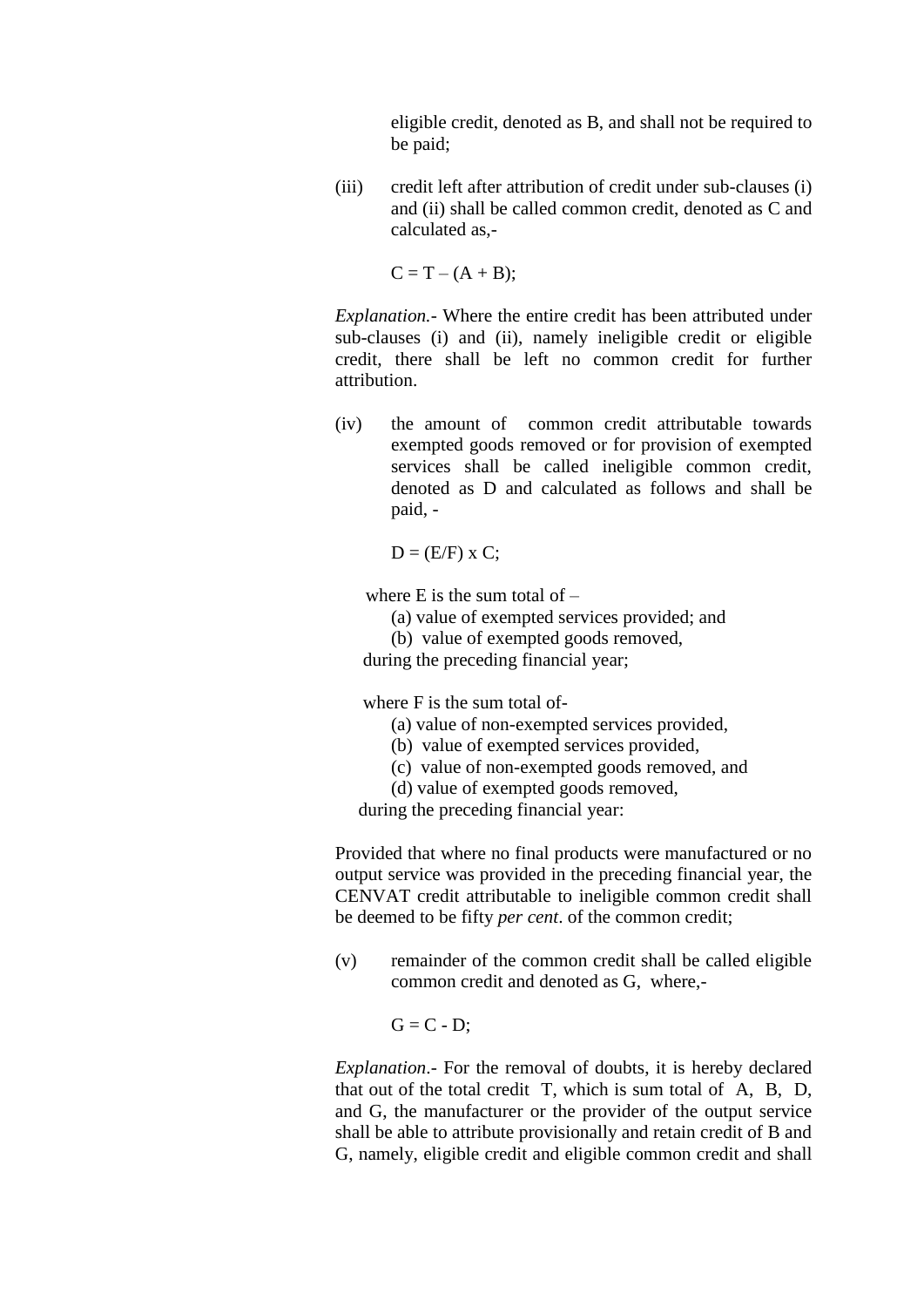provisionally pay the amount of credit of A and D, namely, ineligible credit and ineligible common credit.

- (vi) where manufacturer or the provider of the output service fails to pay the amount determined under subclause (i) or sub-clause (iv), he shall be liable to pay the interest from the due date of payment till the date of payment of such amount, at the rate of fifteen *per cent.* per annum;
- (c) the manufacturer or the provider of output service shall determine the amount of CENVAT credit attributable to exempted goods removed and provision of exempted services for the whole of financial year, out of the total credit denoted as T (Annual) taken during the whole of financial year in the following manner, namely :-
	- (i) the CENVAT credit attributable to inputs and input services used exclusively in or in relation to the manufacture of exempted goods removed or for provision of exempted services on the basis of inputs and input services actually so used during the financial year, shall be called Annual ineligible credit and denoted as A(Annual);
	- (ii) the CENVAT credit attributable to inputs and input services used exclusively in or in relation to the manufacture of non-exempted goods removed or for the provision of non-exempted services on the basis of inputs and input services actually so used shall be called Annual eligible credit and denoted as B(Annual);
	- (iii) common credit left for further attribution shall be denoted as C(Annual) and calculated as, -

 $C(Annual) = T(Annual) - [A(Annual) + B(Annual)];$ 

(iv) common credit attributable towards exempted goods removed or for provision of exempted services shall be called Annual ineligible common credit, denoted by D(Annual) and shall be calculated as, -

 $D(Annual) = (H/I) \times C(Annual);$ 

where H is sum total of-

(a)value of exempted services provided; and

(b) value of exempted goods removed;

during the financial year ;

where I is sum total of -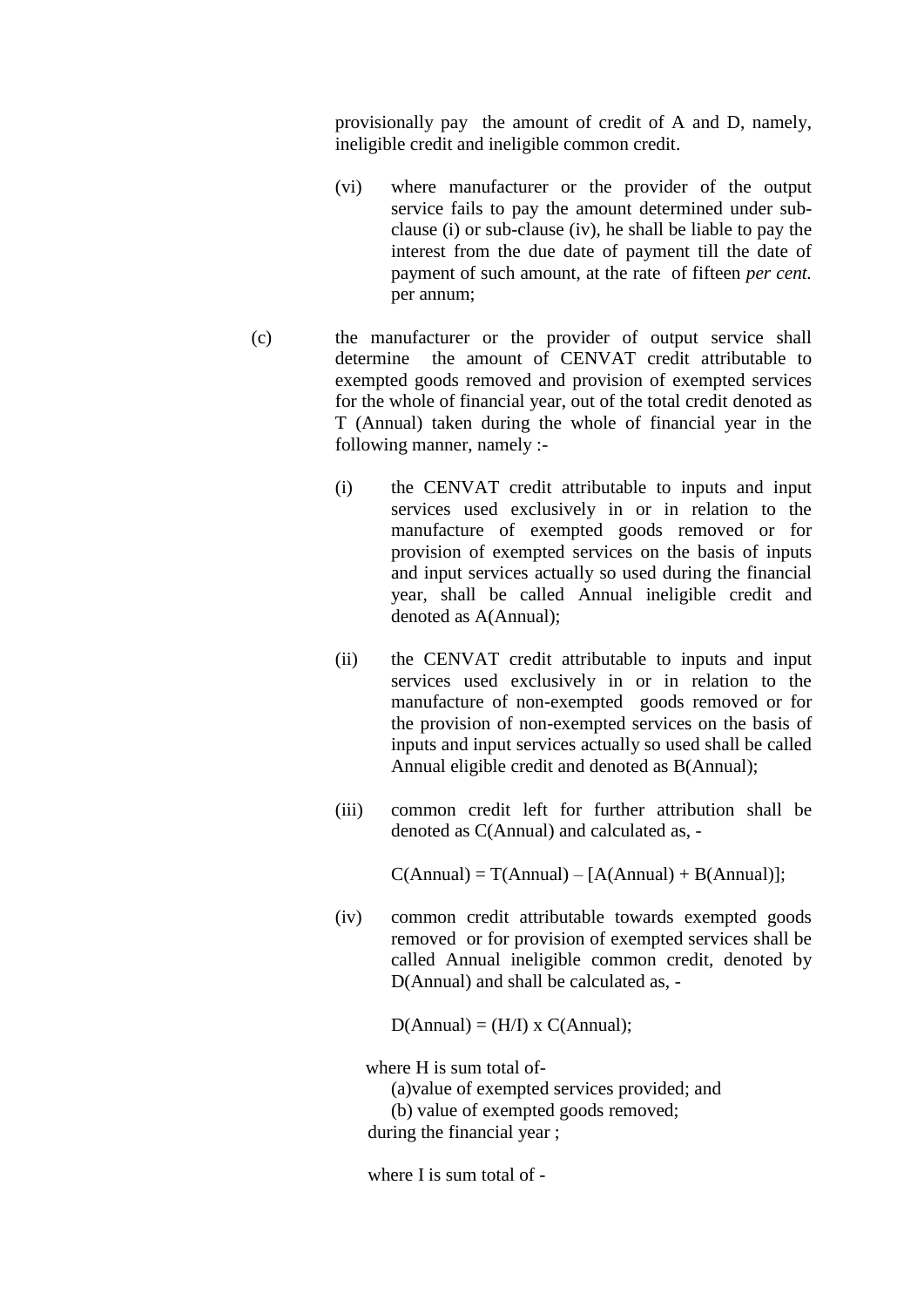- (a) value of non-exempted services provided,
- (b) value of exempted services provided,
- (c) value of non-exempted goods removed; and

(d) value of exempted goods removed;

during the financial year;

- (d) the manufacturer or the provider of output service shall pay on or before the 30th June of the succeeding financial year, an amount equal to difference between the total of the amount of Annual ineligible credit and Annual ineligible common credit and the aggregate amount of ineligible credit and ineligible common credit for the period of whole year, namely,  $[\{A(Annual) + D(Annual)\} - \{(A+D)$  aggregated for the whole year)}], where the former of the two amounts is greater than the later;
- (e) where the amount under clause (d) is not paid by the  $30<sup>th</sup>$  June of the succeeding financial year, the manufacturer of goods or the provider of output service, shall, in addition to the amount of credit so paid under clause (d), be liable to pay on such amount an interest at the rate of fifteen *per cent.* per annum, from the 30th June of the succeeding financial year till the date of payment of such amount;
- (f) the manufacturer or the provider of output service, shall at the end of the financial year, take credit of amount equal to difference between the total of the amount of the aggregate of ineligible credit and ineligible common credit paid during the whole year and the total of the amount of annual ineligible credit and annual ineligible common credit, namely,  $[(A+D)$ aggregated for the whole year) $\} - \{A(Annual) + D(Annual)\}\$ , where the former of the two amounts is greater than the later;
- (g) the manufacturer of the goods or the provider of output service shall intimate to the jurisdictional Superintendent of Central Excise, within a period of fifteen days from the date of payment or adjustment, as per the provisions of clauses (d), (e) and (f) , the following particulars, namely :-
	- (i) details of credit attributed towards eligible credit, ineligible credit, eligible common credit and ineligible common credit, month-wise, for the whole financial year, determined as per the provisions of clause (b);
	- (ii) CENVAT credit annually attributed to eligible credit, ineligible credit, eligible common credit and ineligible common credit for the whole of financial year, determined as per the provisions of clause (c);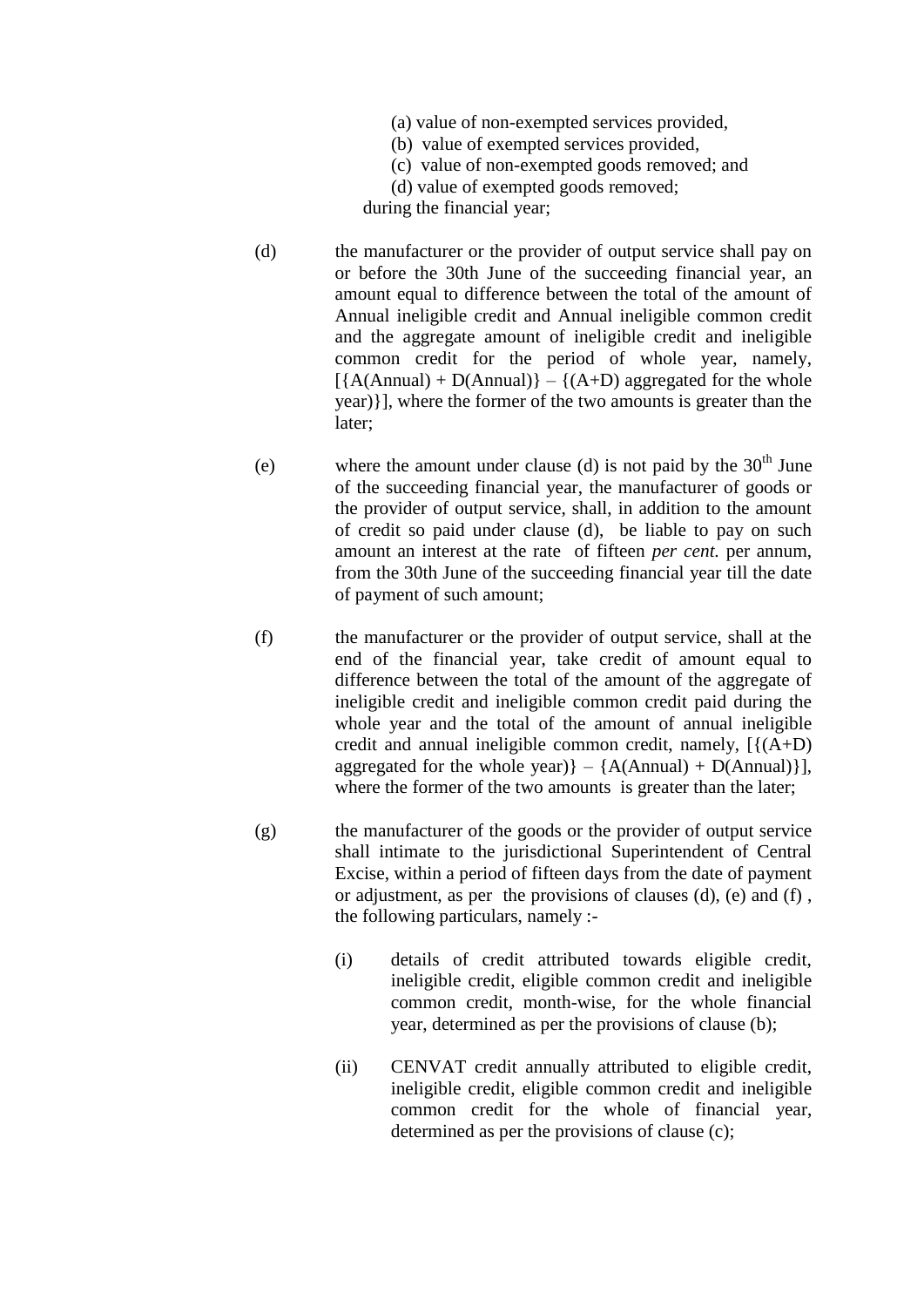- (iii) amount determined and paid as per the provisions of clause (d), if any, with the date of payment of the amount;
- (iv) interest payable and paid, if any, determined as per the provisions of clause (e); and
- (v) credit determined and taken as per the provisions of clause (f), if any, with the date of taking the credit."
- (e) after sub-rule (3A), the following sub-rules shall be inserted, namely:-
	- ―(3AA) Where a manufacturer or a provider of output service has failed to exercise the option under sub-rule (3) and follow the procedure provided under sub-rule (3A), the Central Excise Officer competent to adjudicate a case based on amount of CENVAT credit involved, may allow such manufacturer or provider of output service to follow the procedure and pay the amount referred to in clause (ii) of sub-rule (3), calculated for each of the months, *mutatismutandis* in terms of clause (c) of sub-rule (3A), with interest calculated at the rate of fifteen *per cent.* per annum from the due date for payment of amount for each of the month, till the date of payment thereof.
	- (3AB) Assessee who has opted to pay an amount under clause (ii) or clause (iii) of sub-rule  $(3)$  in the financial year 2015-16, shall pay the amount along with interest or take credit for the said financial year in terms of clauses  $(c)$ ,  $(d)$ ,  $(e)$ ,  $(f)$ ,  $(g)$ ,  $(h)$  or  $(i)$  of sub-rule (3A), as they prevail on the day of publication of this notification and for this purpose these provisions shall be deemed to be in existence till the  $30<sup>th</sup>$  June,  $2016$ .";
- (f) for sub-rule (3B), the following sub-rule shall be substituted, namely:-
	- ―(3B) A banking company and a financial institution including a nonbanking financial company, engaged in providing services by way of extending deposits, loans or advances, in addition to options given in sub-rules  $(1)$ ,  $(2)$  and  $(3)$ , shall have the option to pay for every month an amount equal to fifty per cent. of the CENVAT credit availed on inputs and input services in that month.";
- (g) for sub-rule (4), the following sub-rule shall be substituted, namely:-
	- ―(4) No CENVAT credit shall be allowed on capital goods used exclusively in the manufacture of exempted goods or in providing exempted services for a period of two years from the date of commencement of the commercial production or provision of services, as the case may be, other than the final products or output services which are exempt from the whole of the duty of excise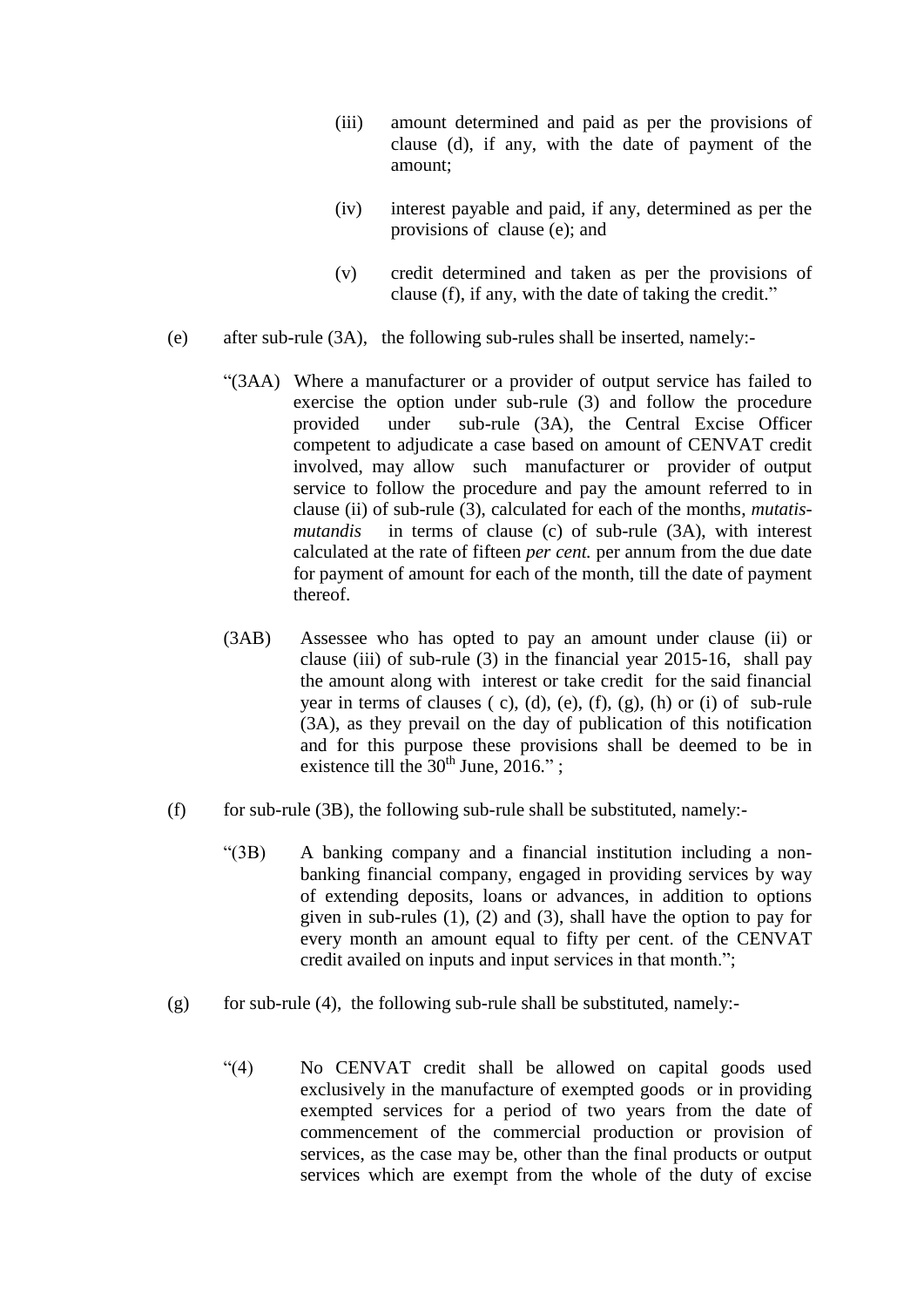leviable thereon under any notification where exemption is granted based upon the value or quantity of clearances made or services provided in a financial year:

Provided that where capital goods are received after the date of commencement of commercial production or provision of services, as the case may be, the period of two years shall be computed from the date of installation of such capital goods.".

- (h) in sub-rule  $(7)$ , after the words "when a service is exported", the words "or when a service is provided or agreed to be provided by way of transportation of goods by a vessel from customs station of clearance in India to a place outside India" shall be inserted with effect from  $1<sup>st</sup>$  March, 2016.
- 6. For rule 7 of the said rules, the following rule shall be substituted, namely:-
	- ―7. Manner of distribution of credit by input service distributor.-The input service distributor shall distribute the CENVAT credit in respect of the service tax paid on the input service to its manufacturing units or unit providing output service or an outsourced manufacturing units, as defined in Explanation 4, subject to the following conditions, namely :—
		- (a) the credit distributed against a document referred to in rule 9 does not exceed the amount of service tax paid thereon;
		- (b) the credit of service tax attributable as input service to a particular unit shall be distributed only to that unit;
		- (c) the credit of service tax attributable as input service to more than one unit but not to all the units shall be distributed only amongst such units to which the input service is attributable and such distribution shall be *pro rata* on the basis of the turnover of such units, during the relevant period, to the total turnover of all such units to which such input service is attributable and which are operational in the current year, during the said relevant period;
		- (d) the credit of service tax attributable as input service to all the units shall be distributed to all the units *pro rata* on the basis of the turnover of such units during the relevant period to the total turnover of all the units, which are operational in the current year, during the said relevant period;
		- (e) outsourced manufacturing unit shall maintain separate account for input service credit received from each of the input service distributors and shall use it only for payment of duty on goods manufactured for the input service distributor concerned;
		- (f) credit of service tax paid on input services, available with the input service distributor, as on the  $31<sup>st</sup>$  of March, 2016, shall not be transferred to any outsourced manufacturing unit and such credit shall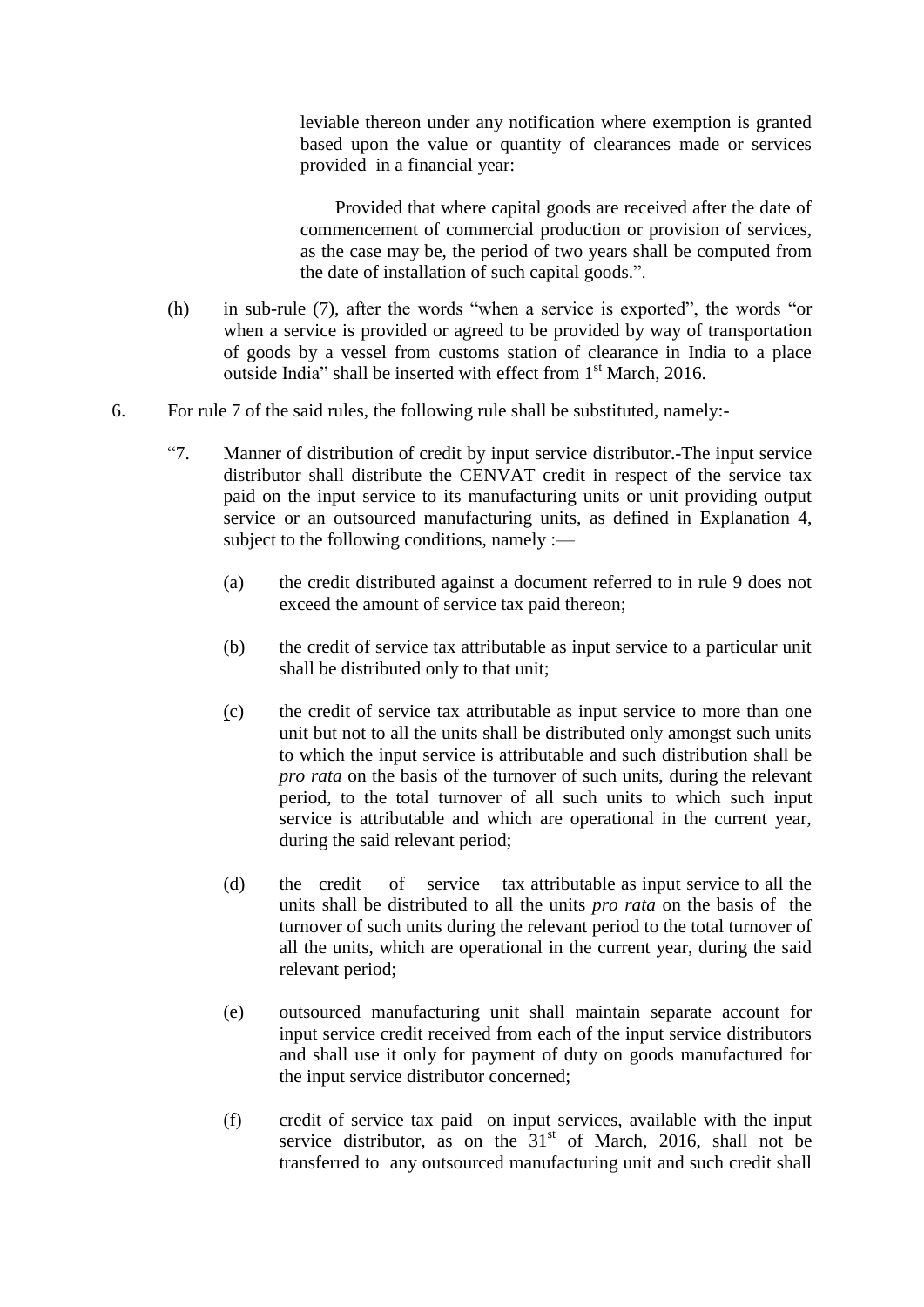be distributed amongst the units excluding the outsourced manufacturing units.

*Explanation.-*The provision of this clause shall, *mutatis-mutandis*, apply to any outsourced manufacturer commencing production of goods on or after the  $1<sup>st</sup>$  of April, 2016;

(g) provisions of rule 6 shall apply to the units manufacturing goods or provider of output service and shall not apply to the input service distributor.

*Explanation 1.*- For the purposes of this rule, "unit" includes the premises of a provider of output service or the premises of a manufacturer including the factory, whether registered or otherwise or the premises of an outsourced manufacturing unit.

*Explanation 2.–*For the purposes of this rule, the total turnover shall be determined in the same manner as determined under rule 5:

Provided that the turnover of an outsourced manufacturing unit shall be the turnover of goods manufactured by such outsourced manufacturing unit for the input service distributor.

*Explanation 3.*– For the purposes of this rule, the 'relevant period' shall be, -

- (a) if the assessee has turnover in the 'financial year' preceding to the year during which credit is to be distributed for month or quarter, as the case maybe, the said financial year; or;
- (b) if the assessee does not have turn over for some or all the units in the preceding financial year, the last quarter for which details of turnover of all the units are available, previous to the month or quarter for which credit is to be distributed.

*Explanation 4.* For the purposes of this rule, "outsourced manufacturing unit" means a job-worker who is liable to pay duty on the value determined under rule 10A of the Central Excise Valuation (Determination of Price of Excisable Goods) Rules, 2000 on the goods manufactured for the input service distributor or a manufacturer who manufactures goods, for the input service distributor under a contract, bearing the brand name of such input service distributor and is liable to pay duty on the value determined under section 4A of the Excise Act.  $"$ .

- 7. After rule 7A of the said rules, the following rule shall be inserted, namely:-
	- "7B. Distribution of credit on inputs by warehouse of manufacturer.  $(1)$  A manufacturer having one or more factories, shall be allowed to take credit on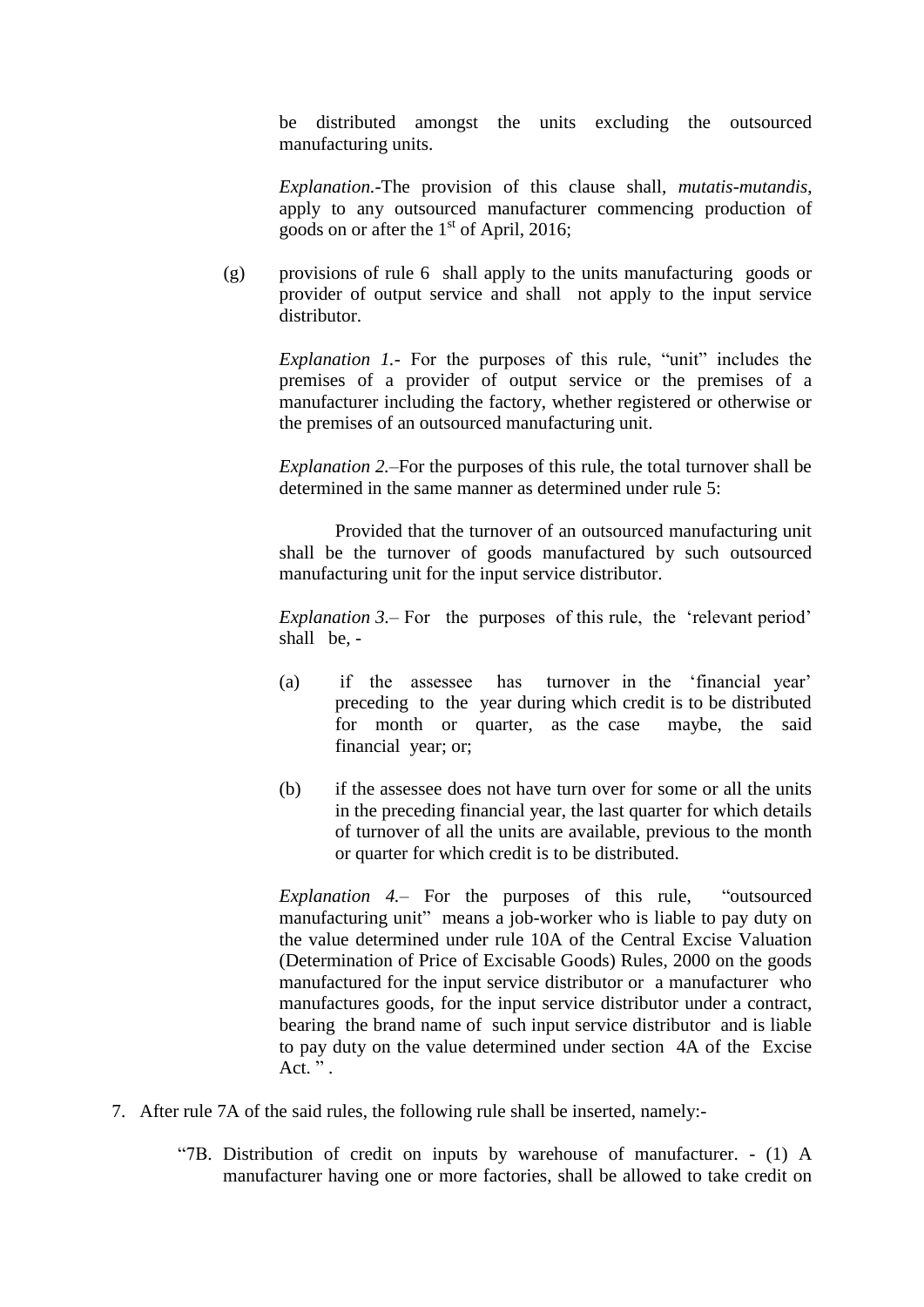inputs received under the cover of an invoice issued by a warehouse of the said manufacturer, who receives inputs under cover of invoices, issued in terms of the provisions of the Central Excise Rules, 2002, towards the purchase of such inputs.

- (2) The provisions of these rules or any other rules made under the Excise Act as applicable to a first stage dealer or a second stage dealer, shall, *mutatis mutandis, apply to such warehouse of the manufacturer.* ".
- 8. In rule 9 of the said rules, in sub-rule (1), in clause (a), in sub-clause (i), for the words "a manufacturer for clearance of" the words "a manufacturer or a service provider for clearance of", shall be substituted.
- 9. For rule 9A of the said rules, the following sub-rule shall be substituted, namely:-

"9A. Annual return.- (1) A manufacturer of final products or provider of output services, shall submit to the Superintendent of Central Excise an annual return for each financial year, by the 30th day of November of the succeeding year, in the form as specified by a notification by the Board.

(2) The provisions of rule 12 of the Central Excise Rules, 2002, in so far as they relate to annual return shall, *mutatis-mutandis*, apply to the annual return required to be filed under this rule.".

10. In rule 14 of the said rules, sub-rule (2) shall be omitted.

[F.No.334/8/2016-TRU]

(Mohit Tewari) Under Secretary to the Government of India

Note.- The principal rules were published in the Gazette of India, Extraordinary, Part II, Section 3, Sub-section (i), vide, notification No. 23/2004 - Central Excise (N.T.), dated the 10th September, 2004 vide, number G.S.R. 600(E), dated the 10th September, 2004 and last amended, vide, notification No. 02/2016- Central Excise (N.T.), dated the 3<sup>rd</sup> February, 2016 published in the Gazette of India, Extraordinary, Part II, Section 3, Sub-section (i), vide, number G.S.R.  $142(E)$ , dated the  $3<sup>rd</sup>$  February, 2016.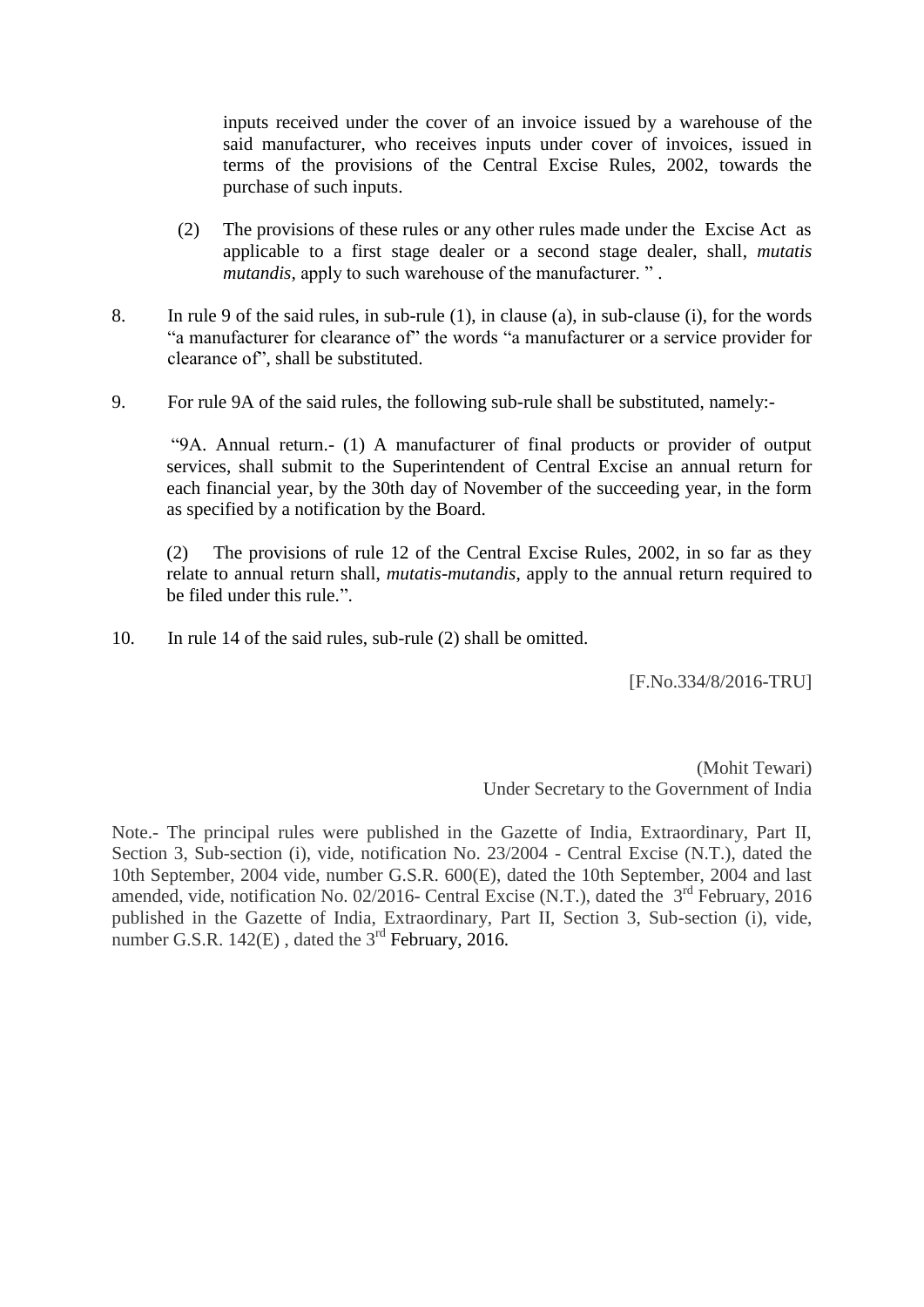# [TO BE PUBLISHED IN THE GAZETTE OF INDIA, EXTRAORDINARY, PART II, SECTION 3, SUB-SECTION (i)]

#### GOVERNMENT OF INDIA MINISTRY OF FINANCE (DEPARTMENT OF REVENUE)

 NOTIFICATION No. 23 /2016- Central Excise (N.T.)

New Delhi, the  $01<sup>st</sup>$  April, 2016

G.S.R. (E). - In exercise of the powers conferred by section 37 of the Central Excise Act, 1944 (1 of 1944) and section 94 of the Finance Act, 1994 (32 of 1994), the Central Government hereby makes the following rules further to amend the CENVAT Credit Rules, 2004, namely-

- 1. (1) These rules may be called the CENVAT Credit (Fourth Amendment) Rules, 2016.
	- (2) They shall come into force from the date of their publication in the official Gazette.
- 2. In the CENVAT Credit Rules, 2004,-

(a) in rule 6, in sub-rule (3) for clause (i), the following clause shall be substituted , namely :-

"(i) pay an amount equal to six *per cent.* of value of the exempted goods and seven *per cent.* of value of the exempted services subject to a maximum of the sum total of opening balance of the credit of input and input services available at the beginning of the period to which the payment relates and the credit of input and input services taken during that period; or";